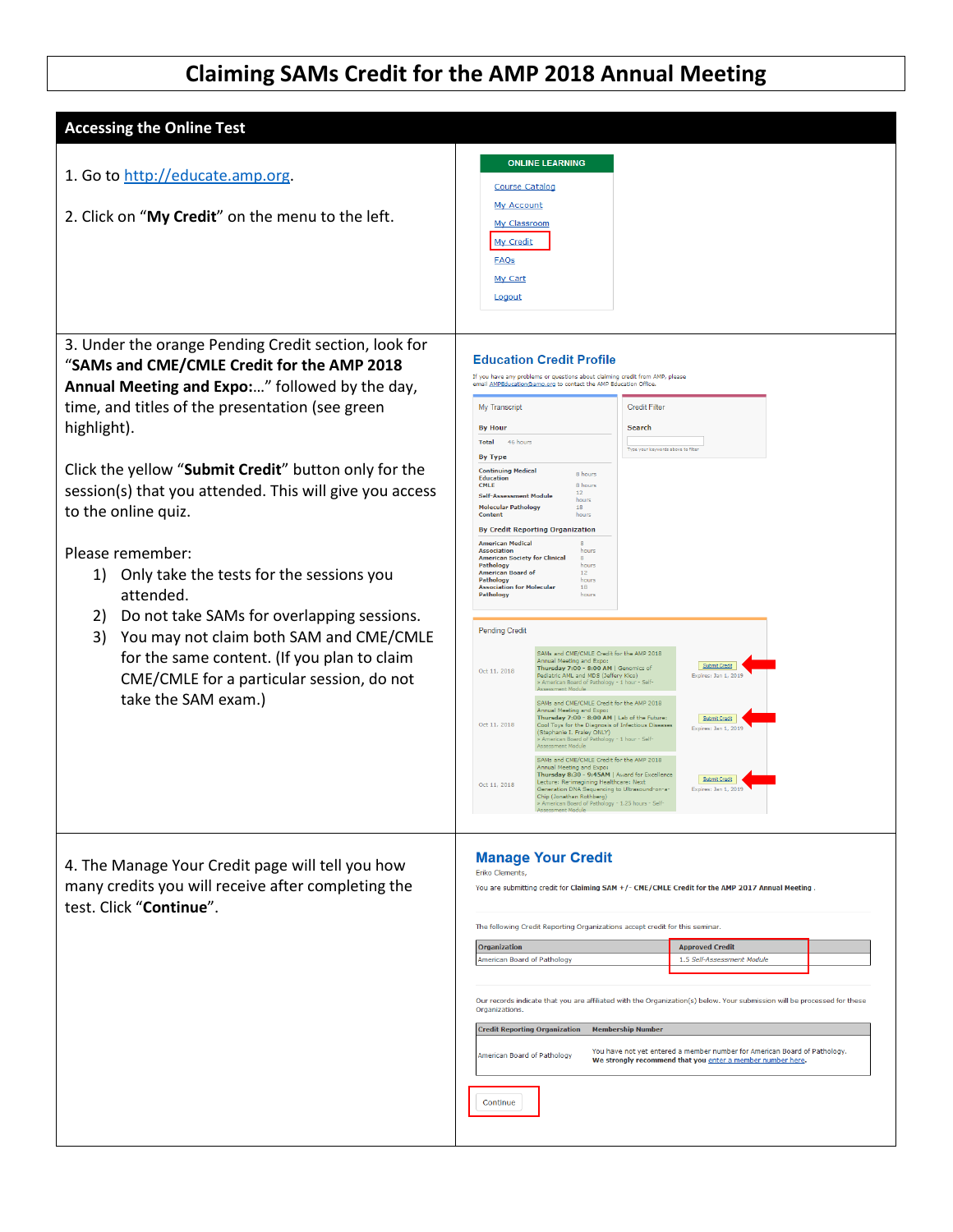| 5. You now have access to the online quiz. Read the                  |                                                                                                                                                                                                                                                | <b>ONLINE LEARNING</b>  |  |
|----------------------------------------------------------------------|------------------------------------------------------------------------------------------------------------------------------------------------------------------------------------------------------------------------------------------------|-------------------------|--|
| instructions carefully. Answer all the questions to the              | <b>Seminar Quiz</b>                                                                                                                                                                                                                            | <b>Course Catalog</b>   |  |
|                                                                      | Seminar: Claiming SAM +/- CME/CMLE Credit for the AMP 2017 Annual Meeting                                                                                                                                                                      | My Account              |  |
| best of your knowledge and click "Submit" at the end                 | Topic: Discovering the Links: Infectious Agents and Cancer (Califano and Kanakry)                                                                                                                                                              | My Classroom            |  |
| of the test.                                                         | The test will ask questions pertaining to both Joseph Califano and Jennifer A. Kanakry's talks                                                                                                                                                 | My Credit               |  |
|                                                                      |                                                                                                                                                                                                                                                | FAQs                    |  |
|                                                                      | This course is approved by the American Board of Pathology for 1.5 SAM credits. Physicians should only claim credit<br>commensurate with the extent of their participation in the activity. Participants must successfully complete the online | My Cart<br>Logout       |  |
|                                                                      | test (answering at least 80% of the questions correctly).                                                                                                                                                                                      | <b>Give Us Feedback</b> |  |
| The system will provide a score and tell you if you                  |                                                                                                                                                                                                                                                |                         |  |
| have passed. If you have not, you may take the test as               | Please take the test in one sitting. Your answer choices will not be saved if you close this window. When you<br>are finished, click the button at the end to see your score. You may take the test as many times as you would like in         |                         |  |
|                                                                      | order to achieve the passing grade                                                                                                                                                                                                             |                         |  |
| many times as you would like in order to achieve the                 | The deadline for completing the test and claiming SAM is January 31, 2018                                                                                                                                                                      |                         |  |
| passing grade.                                                       |                                                                                                                                                                                                                                                |                         |  |
|                                                                      | The following quiz must be completed with a minimum score of 80% (8 out of 10) in order to submit credit                                                                                                                                       |                         |  |
|                                                                      | NOTE: Do not push the back button or refresh your screen as this will count as a failed attempt. You<br>cannot exit the quiz and return at a later time                                                                                        |                         |  |
| You have access to all tests through December 31,                    | Which of the following is an independent risk factor for HPV+ oropharynx cancer?                                                                                                                                                               |                         |  |
|                                                                      | Cigarette smoking                                                                                                                                                                                                                              |                         |  |
| 2018. However, if you wish to also claim CME/CMLE                    | Caucasian race                                                                                                                                                                                                                                 |                         |  |
| and need the certificate before the end of the year,                 | <b>Lifetime sexual partners</b>                                                                                                                                                                                                                |                         |  |
|                                                                      | Significant Alcohol use                                                                                                                                                                                                                        |                         |  |
| complete the exam and CME application form by                        | HPV related oropharynx cancer is associated with which immunohistochemical staining pattern?                                                                                                                                                   |                         |  |
|                                                                      | <b>ER/PR</b>                                                                                                                                                                                                                                   |                         |  |
| December 15, 2018.                                                   | <b>EGFR</b>                                                                                                                                                                                                                                    |                         |  |
|                                                                      |                                                                                                                                                                                                                                                |                         |  |
|                                                                      |                                                                                                                                                                                                                                                |                         |  |
| Click "Continue" when finished.                                      |                                                                                                                                                                                                                                                |                         |  |
|                                                                      |                                                                                                                                                                                                                                                |                         |  |
|                                                                      |                                                                                                                                                                                                                                                |                         |  |
|                                                                      | <b>2018 AMP Annual Meeting: SAMs Confirmation</b>                                                                                                                                                                                              |                         |  |
| 6. Answer the question on the 2018 AMP Annual                        | You have successfully completed the online test. Confirm your SAM Credit hour response below, click the                                                                                                                                        |                         |  |
| <b>Meeting: SAMs Confirmation page.</b>                              | "submit" button, "process credit", and then find your SAM certificate under "Claimed Credit". Repeat for<br>all the sessions for which you wish to claim SAMs.                                                                                 |                         |  |
|                                                                      |                                                                                                                                                                                                                                                |                         |  |
|                                                                      | You may claim a MAXIMUM of 13.5 SAM credit hours.                                                                                                                                                                                              |                         |  |
|                                                                      | You may also claim CME credit. To apply for CME/CMLE, go here or copy and paste this URL                                                                                                                                                       |                         |  |
|                                                                      | (https://www.surveymonkey.com/r/CEU2018) after you have completed ALL the SAM exams.                                                                                                                                                           |                         |  |
| Click "Submit".                                                      | * On question 1, "Which type of Continuing Education Credit are you claiming?", select "CME and SAMs".                                                                                                                                         |                         |  |
|                                                                      | * On question 2 "How many SAM credit(s) have you claimed", tally up the number of SAM credits you have                                                                                                                                         |                         |  |
|                                                                      | claimed and enter that number here. The maximum number of SAMs should not exceed 13.5                                                                                                                                                          |                         |  |
|                                                                      | Please remember that you may not claim SAM and CME for the same content.                                                                                                                                                                       |                         |  |
|                                                                      |                                                                                                                                                                                                                                                |                         |  |
|                                                                      | It will take about 2 weeks to process your CME/CMLE credit. You will receive an email with your CME                                                                                                                                            |                         |  |
|                                                                      | certificate within 2-3 weeks of completing the survey.<br>Seminar Name: SAMs and CME/CMLE Credit for the AMP 2018 Annual Meeting and Expo                                                                                                      |                         |  |
|                                                                      |                                                                                                                                                                                                                                                |                         |  |
|                                                                      | Seminar Date: October 5, 2018                                                                                                                                                                                                                  |                         |  |
|                                                                      | Confirm your SAM credit hour response:                                                                                                                                                                                                         |                         |  |
|                                                                      | By submitting these responses, I attest that I have attended the number of continuing education hours tl $\ast$                                                                                                                                |                         |  |
|                                                                      | Submit                                                                                                                                                                                                                                         |                         |  |
|                                                                      |                                                                                                                                                                                                                                                |                         |  |
|                                                                      |                                                                                                                                                                                                                                                |                         |  |
|                                                                      |                                                                                                                                                                                                                                                |                         |  |
|                                                                      |                                                                                                                                                                                                                                                |                         |  |
|                                                                      |                                                                                                                                                                                                                                                |                         |  |
|                                                                      |                                                                                                                                                                                                                                                |                         |  |
| 7. On the next page, click "Process Credit" to                       | Claimed Credi                                                                                                                                                                                                                                  |                         |  |
| continue. This will take you back to the "Education                  |                                                                                                                                                                                                                                                |                         |  |
|                                                                      | Claiming SAM +/- CME/CMLE Credit for the AMP 2017 Annual<br>View American Board of                                                                                                                                                             |                         |  |
| Credit Profile" page.                                                | Meeting: Discovering the Links: Infectious Agents and Cancer<br>Pathology Certificate<br>Nov 8, 2017<br>(Califano and Kanakry)                                                                                                                 |                         |  |
|                                                                      | American Board of Pathology - 1.5 hours - Self-Assessment<br>Generic Certificate<br>Module                                                                                                                                                     |                         |  |
|                                                                      |                                                                                                                                                                                                                                                |                         |  |
| 8. Find your SAM certificate under "Claimed Credit".                 | View American Board of<br>Cell Free DNA Testing for Cancer: Clinical Validation,<br><b>Pathology Certificate</b>                                                                                                                               |                         |  |
| Click on the green button "View American Board of                    | Oct 6, 2017<br>Implementation and Applications (+SAM): Full Seminar<br>American Board of Pathology - 1 hour - Self-Assessment Module<br><b>Generic Certificate</b>                                                                             |                         |  |
|                                                                      |                                                                                                                                                                                                                                                |                         |  |
| Pathology Certificate" to download the SAM                           |                                                                                                                                                                                                                                                |                         |  |
|                                                                      |                                                                                                                                                                                                                                                |                         |  |
| certificate. Be sure to save the pdf certificate to your             |                                                                                                                                                                                                                                                |                         |  |
| computer.                                                            |                                                                                                                                                                                                                                                |                         |  |
|                                                                      |                                                                                                                                                                                                                                                |                         |  |
|                                                                      |                                                                                                                                                                                                                                                |                         |  |
|                                                                      |                                                                                                                                                                                                                                                |                         |  |
|                                                                      |                                                                                                                                                                                                                                                |                         |  |
|                                                                      |                                                                                                                                                                                                                                                |                         |  |
|                                                                      |                                                                                                                                                                                                                                                |                         |  |
|                                                                      |                                                                                                                                                                                                                                                |                         |  |
|                                                                      |                                                                                                                                                                                                                                                |                         |  |
|                                                                      |                                                                                                                                                                                                                                                |                         |  |
|                                                                      |                                                                                                                                                                                                                                                |                         |  |
| 9. Repeat steps 2-8 for all SAM eligible sessions that you attended. |                                                                                                                                                                                                                                                |                         |  |